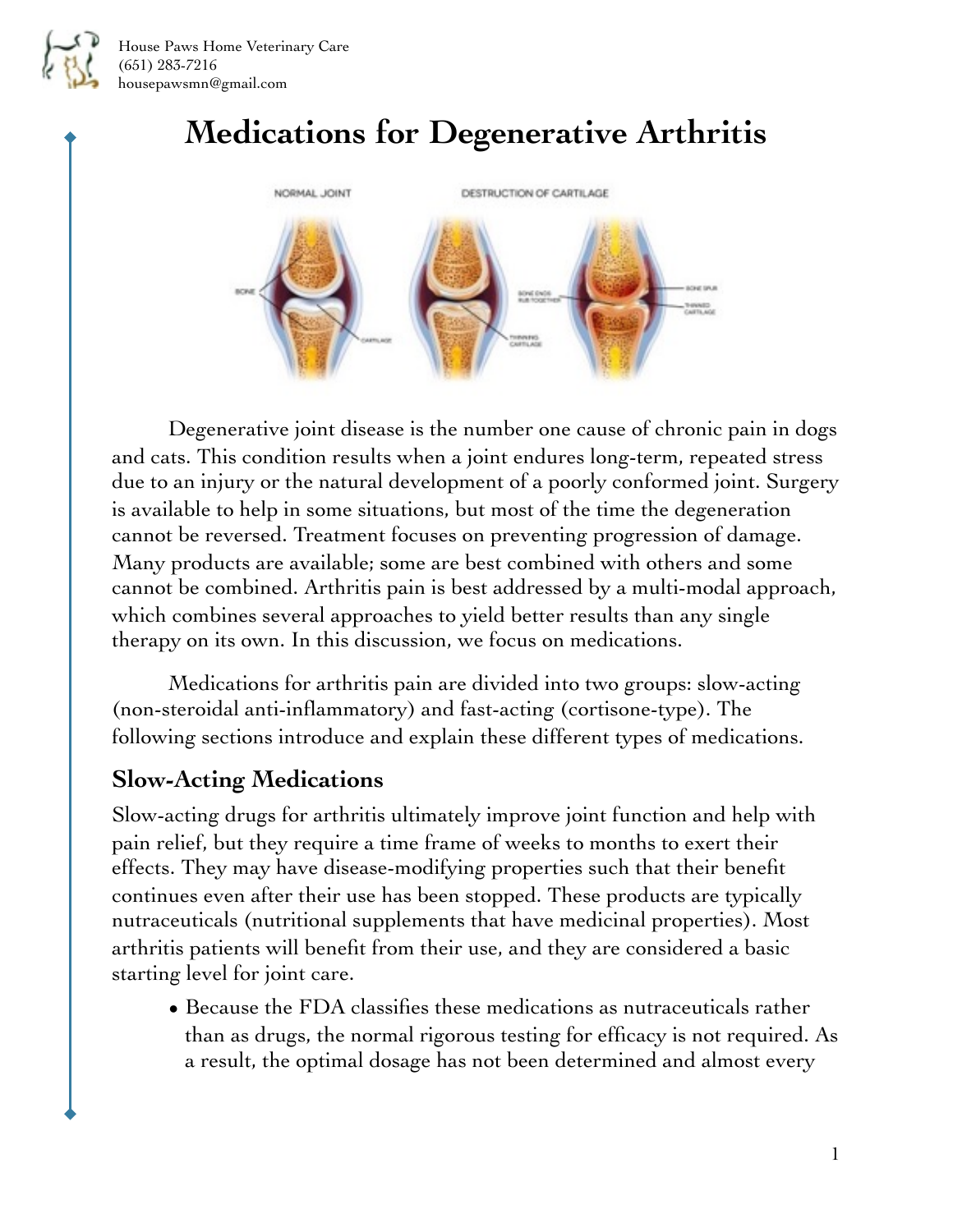product has a different dose recommendation. Some experimentation of doses with your pet may be necessary.

- These products are not likely to be helpful for spinal arthritis because the joint composition of an intervertebral disc (the joint of the spine) is different than those of other bones.
- These products may be used in both dogs and cats.
- These products often complement treatment with anti-inflammatory medications.

#### **Glucosamine and chondroitin sulfate**

These products are cartilage components harvested primarily from sea mollusks; cartilage is made up of chondroitin sulfate and glucosamine metabolites, among other things. By taking these components orally (via pills in the mouth), the patient is able to have plenty of the necessary building blocks needed to repair damaged cartilage. It is also believed that these products have some antiinflammatory properties aside from their structural uses. Unlike antiinflammatory medications described later in this article, these products do not produce rapid results; they must be taken for one to two months to exert significant effects. There are numerous products available that combine glucosamine, chondroitin sulfate, assorted vitamins, creatine (a muscle-building block), omega-3 fatty acids, and more. Many senior or joint-supporting diets are fortified with glucosamine.

#### **Omega-3 fatty acids**

Certain dietary fats, especially those found in cold water fish oils, have been found to have anti-inflammatory properties. While this finding has primarily been used in the treatment of itchy skin, many arthritic dogs and cats have also benefited from supplementation. It usually takes a month or more for these products to show effectiveness. Effects are usually not dramatic, but omega-3s have still shown to be helpful.

It should be noted that flaxseed oil is converted to omega-3 fatty acids in the human body; this conversion does not happen as readily in canines and felines. Only approximately 10% of flaxseed oil is converted in dogs and cats. For this reason, flaxseed oil is not recommended as an additive to pet food and fish oil pills are considered to be the best choice of supplementation.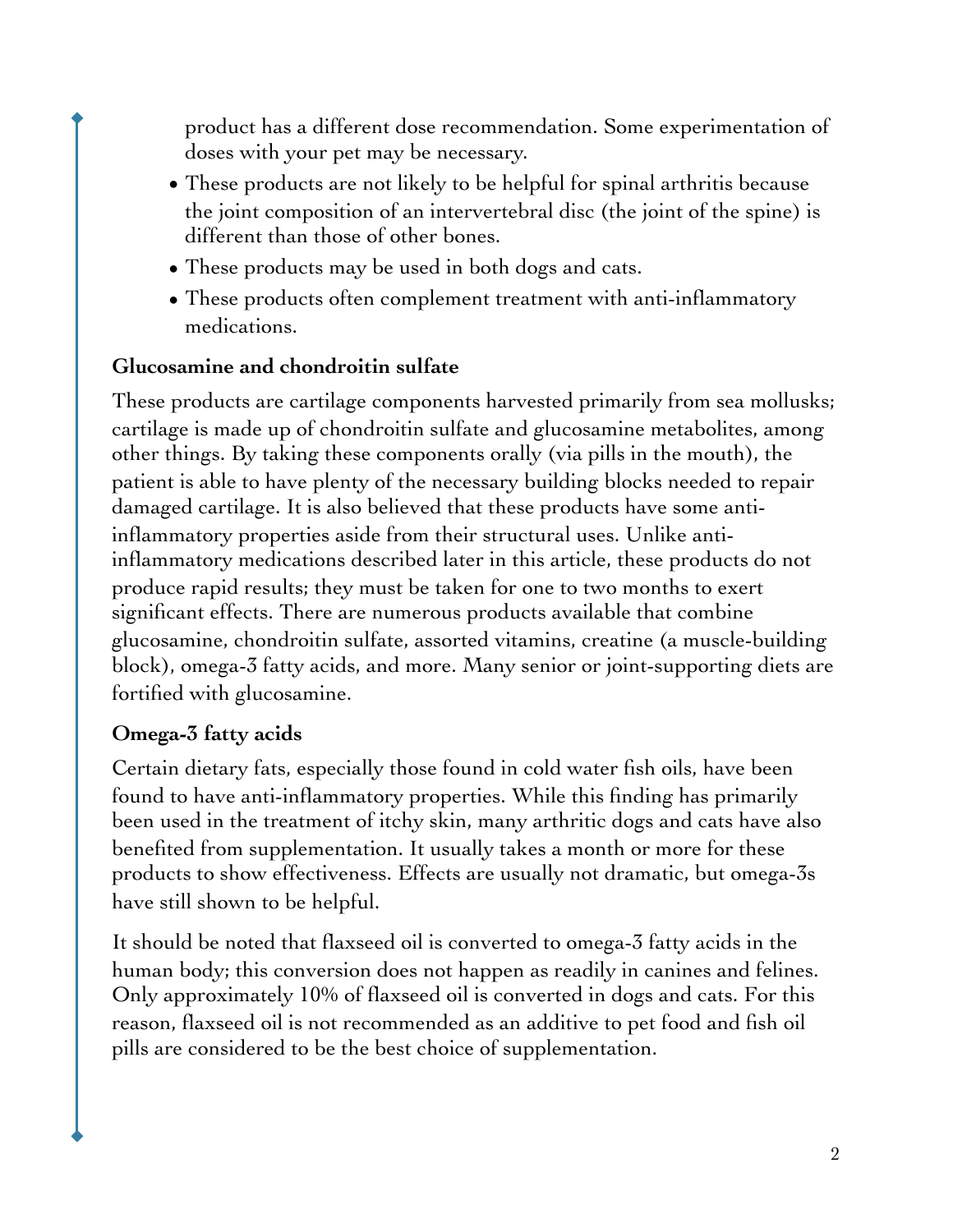Many brands of fish oils are available and our veterinarian can prescribe a type for your pet. The appropriate dosage amount is somewhat controversial, but the ratio of EPA:DHA should be 3:2.

#### **MSM**

Methyl sulfonyl methane (MSM) is another nutraceutical anti-inflammatory agent. MSM is in most plant and animal tissues and is a natural source of sulfur. Most MSM available for commercial sale is derived from dimethyl sulfoxide (DMSO), a solvent that comes in medical and industrial grades.

Sulfur sources are helpful for treating arthritis because a type of sulfate called glycosaminoglycans enable cartilage to soak up water and act as a cushion for articulating bones. MSM is meant to provide nutritional building blocks for cartilage repair. Beyond this, MSM appears to have anti-inflammatory properties and may act as an antioxidant.

#### **Antioxidants and free radical scavengers**

Free radicals are harmful biochemicals that can attack our bodies from external sources (eg. pollution, sunlight, foods, etc.). We also make free radicals as byproducts of oxygen use. These molecules are highly reactive and attack our structural proteins, as well as cause the production of assorted inflammatory proteins. One prominent theory of aging blames free radical damage to our brain, skin, joints, etc. as the foundation of debilitation associated with increased age. Normally, our bodies use natural antioxidants such as those found in foods to inactivate free radicals; supplementing antioxidants may slow age-related damage.

Readily available antioxidants include vitamin C, vitamin E, SAMe and superoxide dismutase (SOD). Oxtrin and Comfort Tabs contain SOD and are marketed for joint support. Denosyl contains SAMe and is marketed for animals primarily because of its effects on the liver and its joint-related effects in humans.

## **Fast-Acting Medications**

#### **Non-steroidal anti-inflammatory drugs**

Most pets with arthritis pain need relief immediately, not in a month or so when cartilage building blocks and nutritional anti-inflammatories have had the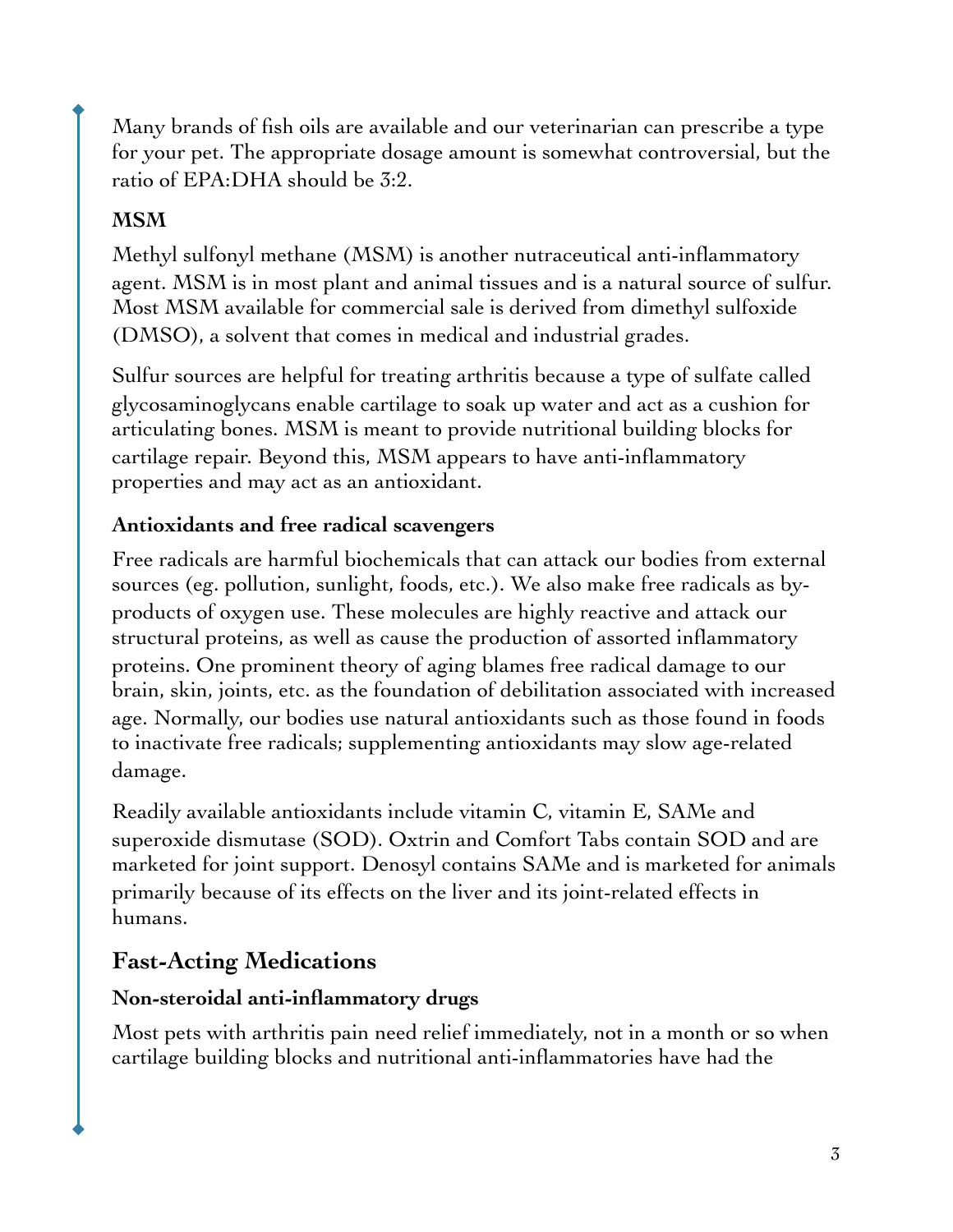chance to exert effects. A quicker mode of therapy for these situations is nonsteroidal anti-inflammatory drugs (NSAIDs).

NSAIDs act quickly by suppressing the inflammatory biochemicals that cause arthritis pain and cartilage damage. None of these medications can safely be combined with one another. Human NSAIDs tend to be toxic to pets, especially cats. While aspirin has some potential use in treating joint pain, safer medications developed specifically for pet use have become the standard for joint pain management. Never use a human medication of any kind on a pet without specific instructions on how to do so from our veterinarian.

The following NSAIDs are available for pets:

- Carprofen (Rimadyl, Vetprofen)
- Deracoxib (Deramaxx)
- Etodolac (EtoGesic)
- Meloxicam (Metacam)
- Tepoxalin (Zubrin)
- Firocoxib (Previcox)

These meds work by distinguishing between two prostaglandin-producing enzymes: cyclooxygenase 1 and cyclooxygenase II. Older drugs, such as aspirin, inhibited both forms of cyclooxygenase to curtail production of both inflammatory prostaglandins and "good" prostaglandins that promote kidney circulation and intestinal health. Developing drugs that can distinguish between these two enzymes has made it possible to develop safe anti-inflammatories for pets. It is still important to realize that classifying prostaglandins as "good" and "bad" is an oversimplification. Blood tests are required before using an NSAID to screen for any pre-existing kidney or liver conditions. Monitoring tests typically are recommended every six months for pets on NSAIDs.

If a pet develops a condition that is incompatible with NSAIDs, an analgesic (see below) would be a good alternative.

It is important to mention that cats are uniquely sensitive to all NSAIDs, and it is tricky to find one that is appropriate. Meloxicam is the only one appropriate for long-term feline use but requires some dose modification.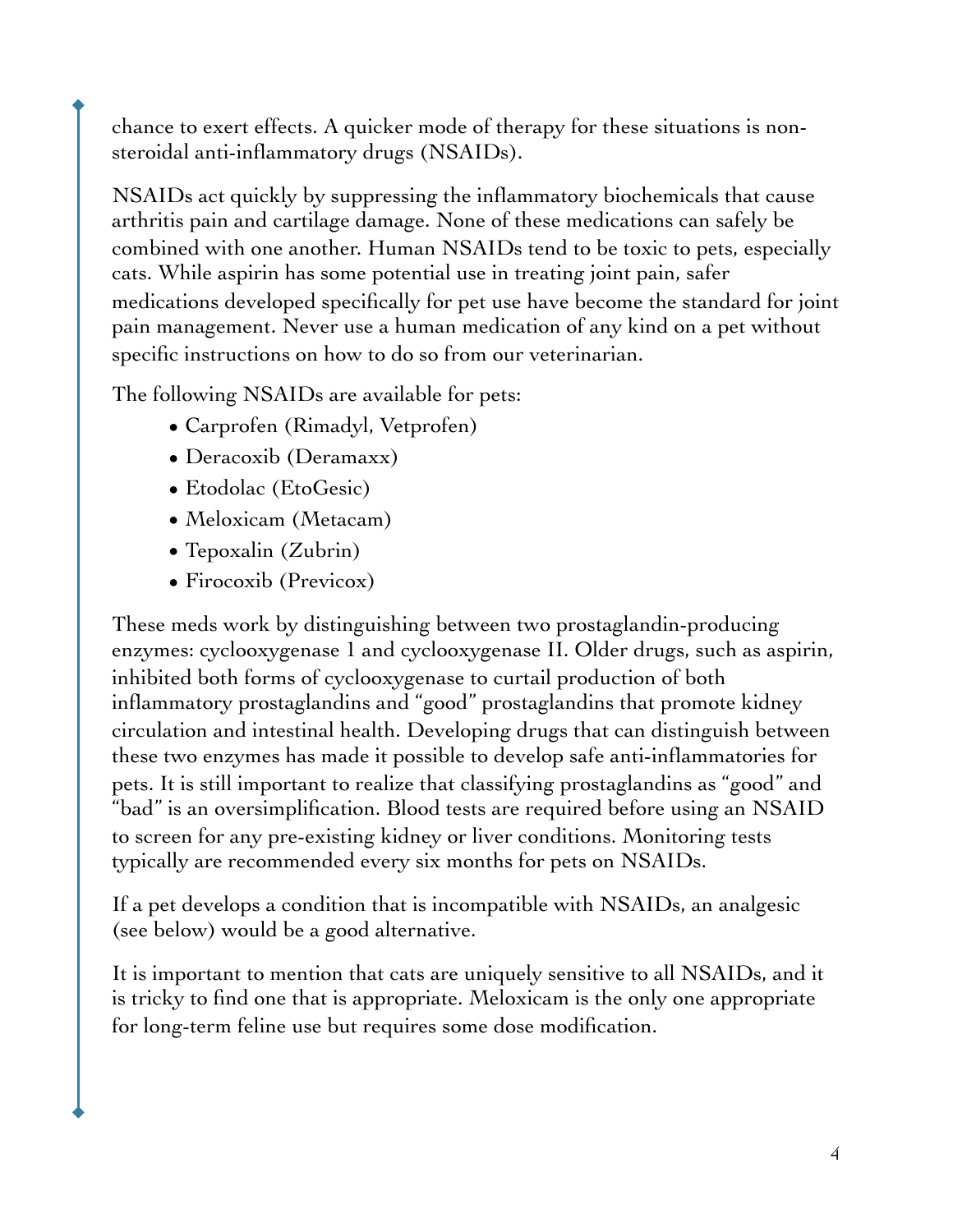## **Corticosteroids**

The corticosteroid hormones (prednisone, dexamethasone, etc.) inhibit all production of prostaglandins and leukatrienes. These hormones inhibit widespread inflammation but also wipe out some biochemical mediators that are biologically beneficial. This provides relief for most types of inflammation, including arthritis, itchy skin, immune-mediated disease and more. Side effects are more problematic with corticosteroids and include:

- immune suppression
- poor wound healing
- inability to grow hair
- excessive thirst
- muscle weakness
- predisposition towards the development of diabetes mellitus

Using these medications to control arthritis pain is not desirable long-term, and other medications are typically recommended first.

#### **Analgesics that are not anti-inflammatory**

Sometimes the combination of a cartilage-protecting agent and an antiinflammatory drug is not adequate for pain control. There are several appropriate pain relievers that can be used in pets. These medications are strictly analgesics and do not change the inflammation in the joint.

- **Tramadol** is a narcotic pain reliever similar in many ways to codeine. The pill size makes it a bit tricky for feline use.
- **• Amantadine** is an antiviral medication found to relieve chronic pain.
- **• Gabapentin**, originally an anti-seizure drug, has been found to have effects on chronic pain, especially pain from pinched or inflamed nerves.

These medications can be used in both dogs and cats and are compatible with all other medications listed. A synergism occurs when these medications are combined with NSAIDS such that the combination of both drugs produces greater results than the single use of one drug or the other.

## **Adequan injections**

This treatment does not fit readily into the classification system described above. Adequan is an injectable cartilage component called polysulfated glycosaminoglycan (mostly chondroitin sulfate), but instead of coming from sea